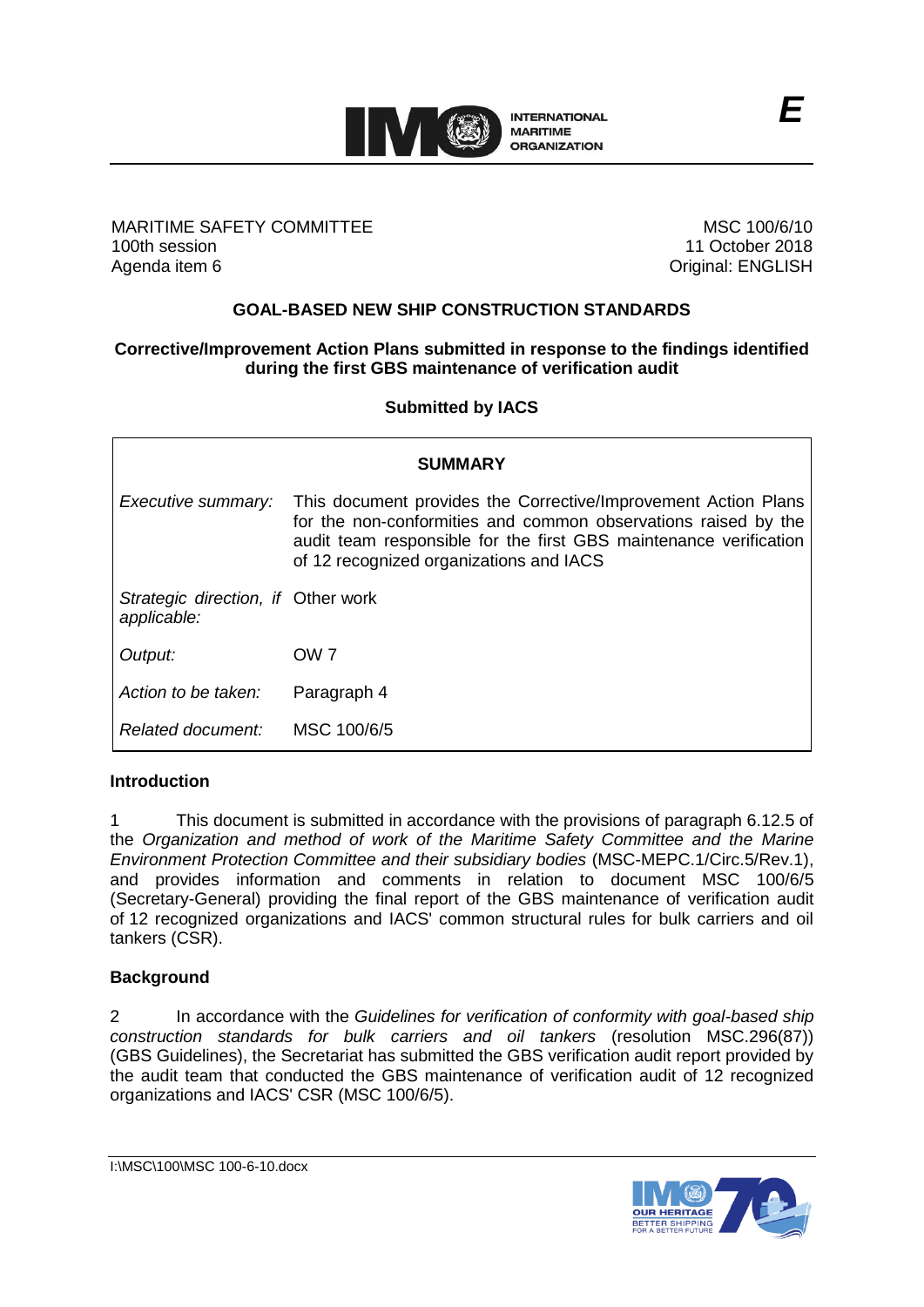## **Corrective Action Plans submitted by IACS**

3 In response to the above GBS maintenance of verification audit report, IACS has developed Corrective/Improvement Action Plans for the two non-conformities and four common observations, as set out in annexes 1 and 2, respectively.

## **Action requested of the Committee**

4 The Committee is invited to consider the proposed Corrective/Improvement Action Plans, as set out in annexes 1 and 2, in conjunction with the GBS maintenance of verification audit report provided in document MSC 100/6/5; and take action, as appropriate.

\*\*\*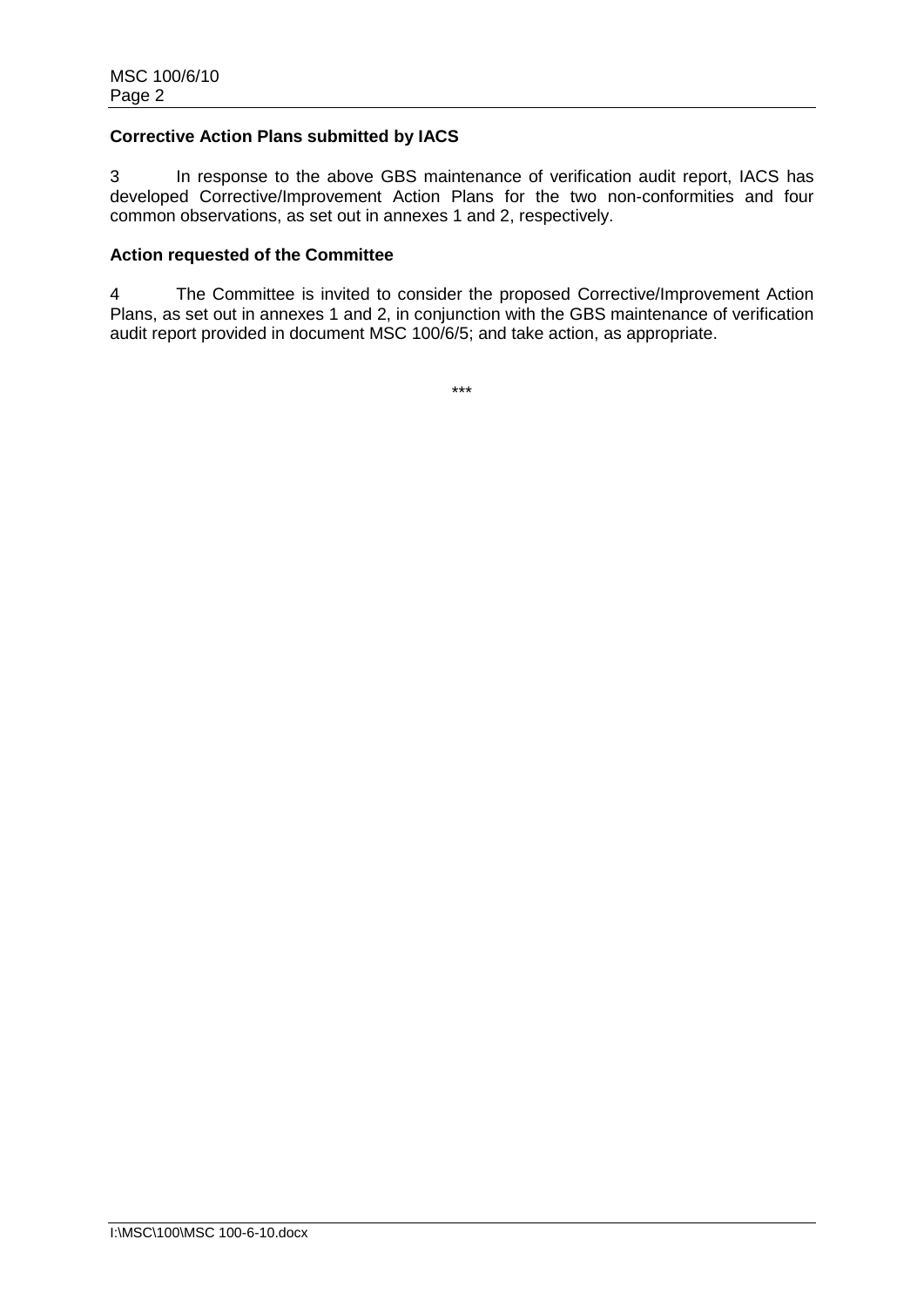## **ANNEX 1**

### **CORRECTIVE ACTION PLAN FOR IACS/2018/Maint/NC/1**

| <b>Submitted to: MSC 100</b><br><b>Date: 12 October 2018</b> | <b>Functional requirement:</b><br>4.2.1.1, 4.3.1, 4.2.1.12, 4.3.13 |
|--------------------------------------------------------------|--------------------------------------------------------------------|
| <b>Non-conformity No.:</b>                                   | <b>Observation No.:</b>                                            |
| IACS/2018/Maint/NC/1                                         | -                                                                  |
| <b>IACS INVESTICATION.</b>                                   |                                                                    |

### **IACS INVESTIGATION:**

IACS has examined the content of NC/1 and the corresponding IACS replies, and agreed in principle with it.

The action plan to rectify the NC/1 was developed as follows:

### **Outline**

- 1) Review of Technical Background Report related to URCN1(2014) Pt 1, Ch 9, Sec 3, Tab 3 and Pt 2, Ch 1, Sec 2, [3.3.4].
- 2) Selection of additional examples (ships) covering the expected design space in ship size and detail configuration and reporting of additional example calculations in the TB Report.

## **Corrective Action**

- 1) Improvement of the Technical Background Report "Fatigue Assessment on Hatch corner" including the addition of example calculations.
- 2) Creation of a new TB report covering the impact of SN curve in corrosive environment changes on a selected sample of prescriptive and FEM details.

## **DETAILED PLAN:**

#### **Scope**

- 1) Review of Rule text and TB Report.
- 2) Perform additional example calculations and improve the Technical Background document.
	- Examine and select the vessels to be assessed.
	- Calculation of fatigue strength with the consideration of the proposed SN-curve.
	- Develop the Technical Background Report, considering an improved explanation of the penalty factor for corrosive environment.

### **Deliverables**

1. Technical Background Report including the results of investigation on additional examples.

## **Timescales**

- 1) The corrective actions will be performed by end of 2019.
- 2) Adoption of rule amendments, if required, by end December 2019.
- 3) Available for submission from January 2020.

## **ANNEXES:** None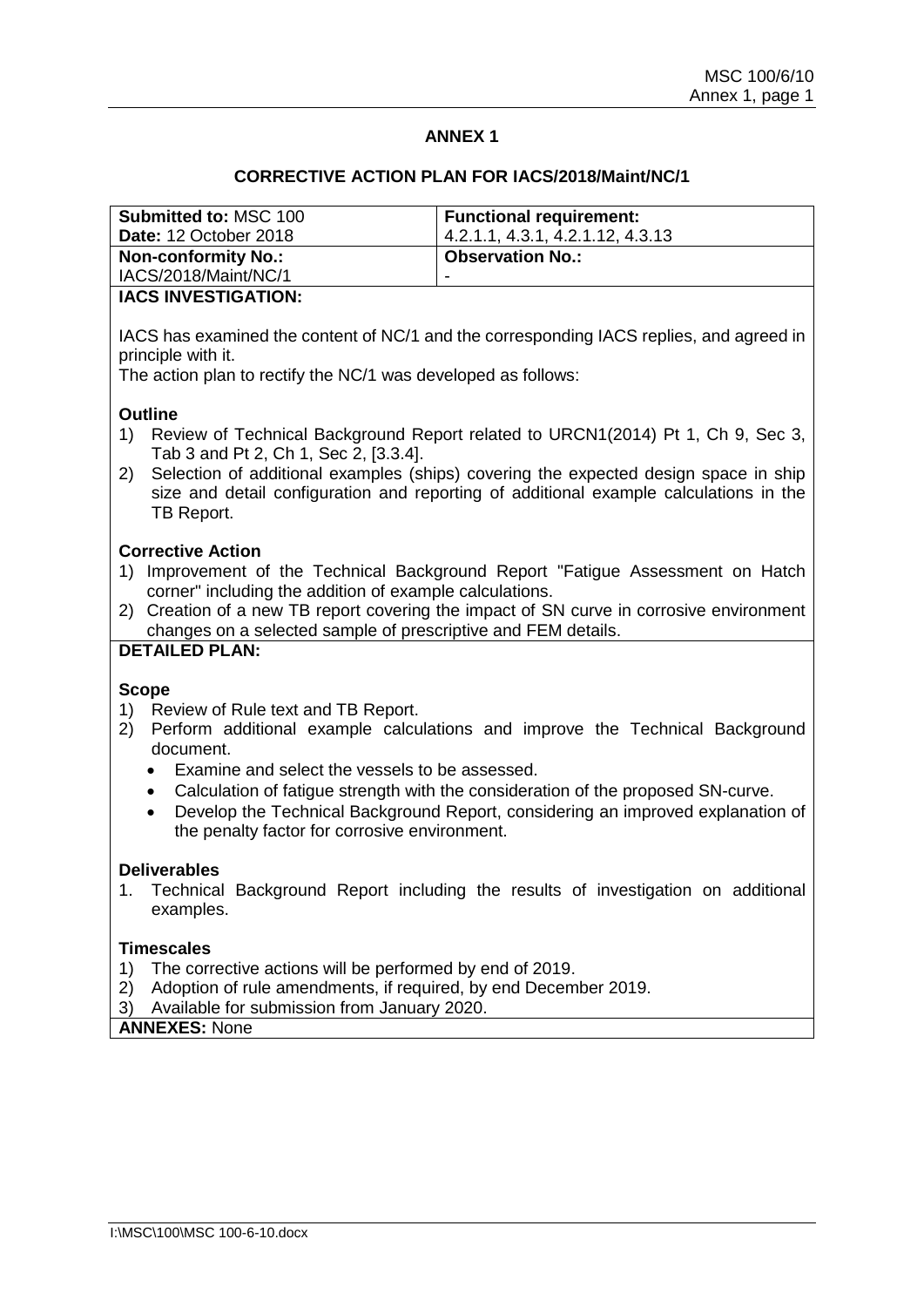## **CORRECTIVE ACTION PLAN FOR IACS/2018/Maint/NC/2**

| <b>Submitted to: MSC 100</b> | <b>Functional requirement:</b> |
|------------------------------|--------------------------------|
| <b>Date: 12 October 2018</b> | 11.2.5, 11.3.2                 |
| <b>Non-conformity No.:</b>   | <b>Observation No.:</b>        |
|                              |                                |
| IACS/2018/Maint/NC/2         | -                              |

## **IACS INVESTIGATION:**

IACS has examined the content of NC/2 and the corresponding IACS replies, and agreed in principle with it.

The action plan to rectify the NC/2 was developed as follows:

### **Outline**

- 1) Review of IACS Procedure Vol. 4, in order to clarify how feed-back information from construction and in-service experience systematically feed the rule updating procedures.
- 2) Release of a new Revision of Vol. 4.

### **Corrective Action**

Improvement of the IACS Procedure Volume 4 "Procedures for the Maintenance of the Common Structural Rules".

## **DETAILED PLAN:**

### **Scope**

- 1) Review IACS Procedure Volume 4.
- 2) Develop new revision of Volume 4 considering:
	- Linkage between CSR KC and CSR maintenance work, especially link between KC questions and answers and relevant PT's.
	- Linkage between the reporting of hull failure incidents following PR2A and the CSR maintenance work, especially how the reports are assessed and how these results are used for improvement of CSR.

### **Deliverables**

1. New Revision of IACS Procedure Volume 4.

### **Timescales**

- 1) The corrective actions will be performed by end of 2019.
- 2) [Adoption of rule amendments, if required, by end December 2019]. Available for submission from January 2020.

### **ANNEXES:** None

**\*\*\***